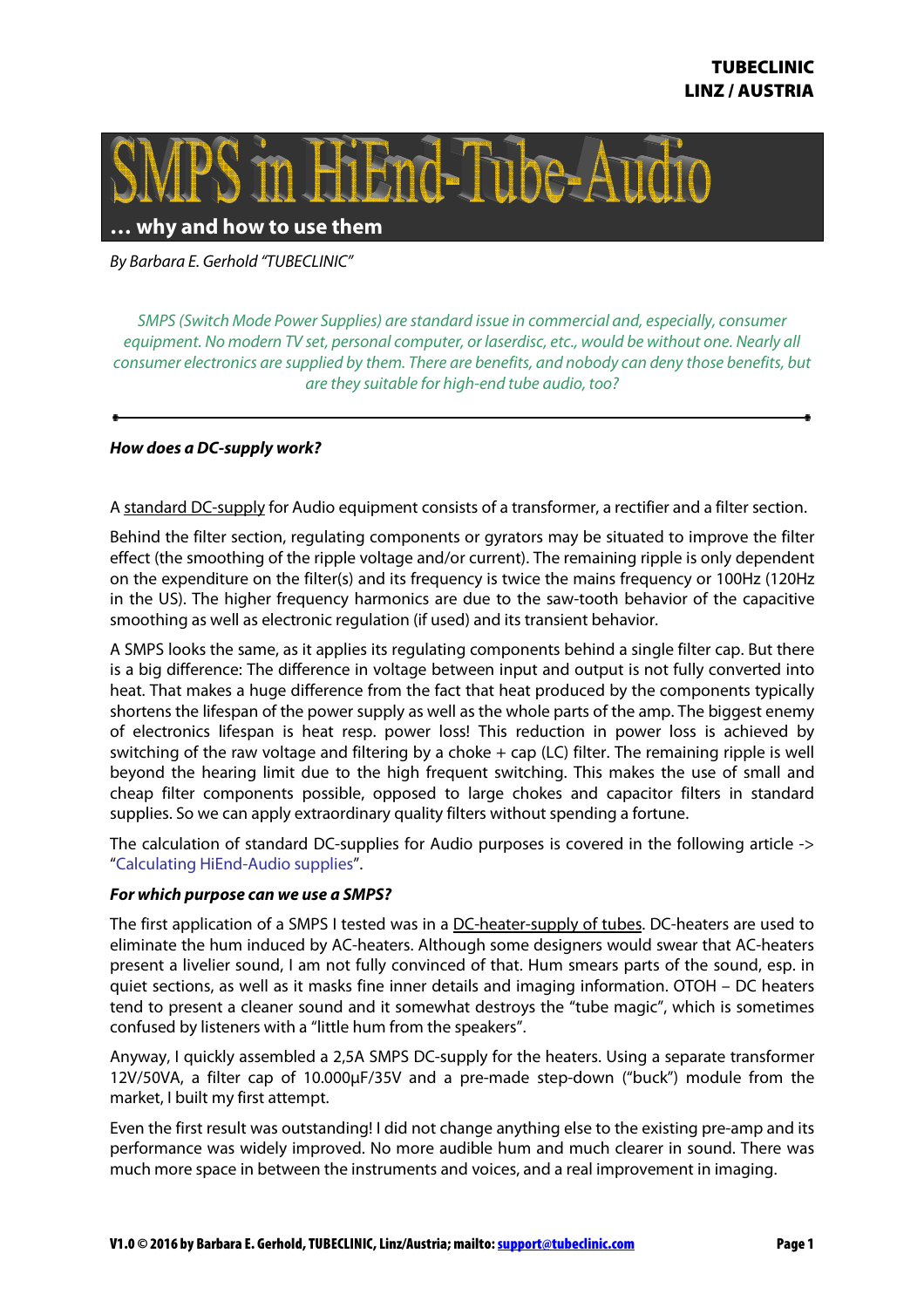So I started to research. The remaining ripple was still app. 125mVrms @ 300kHz (though that did not affect the performance sonically) and regulation on the static heater load was perfect. Over time, the variation of the heater voltage stayed in the ±5mV range.

Then I watched the plate of the first triode by scope and found some small residues of the remaining ripple, again @ 300kHz therefore not audible but a drawback that needed to be fixed. So I attached an additional filter at the output of the module and – bingo – the residual ripple was down to app. <1mVrms. Now there were no more residues at the plate too. Sonically this effort did not change all that much – but if anything else - it helps us all sleep better, knowing there are no residues …

Regulation did not change too as heaters are a static load, therefore the  $R_{dc}$  of the additional ring choke does not matter.

I made H&N (hum and noise) measurements before and after the modification and found that the H&N-figure decreased from former -79dbA to -96dBA. A big improvement from nothing else than changing the heater supply!

Well, for readers not so comfortable with dBA-figures, the H&N-ratio of my pre-amp decreased to 14% of the former figure - dBA denotes a weighted, logarithmic measurement in the Audio band.

Following tests showed that the ideal input voltage of this assembly is app. 24VDC – rather than my former 18VDC. So a transformer's secondary of 18VAC is ideally suited. Efficiency rose to app. 90% too, when using 24VDC.

Because this first test on the heater supply was really rewarding, my next attempt was to supply the B+ voltage too by a SMPS. The B+ supply of my pre-amp is 300VDC @ 38mA. I looked for a premade SMPS module for this job and found one at "Chinese taobao". Here a 280VDC/20W module is offered by some dealers. A Hong Kong friend helped with the purchase of a bunch of such modules after I had analyzed published pictures of this module.



The left picture shows the B+ module, while the right picture shows the rectifier plus storing el.caps and the additional filter.

The problem was how to adapt the output voltage of the module to fit my needs. It functioned like I supposed and showed no problem with adapting. Only the resistor (marked A at the left picture) needed to be adapted. Its switching frequency is lower than the heater buck-module and reads app. 150kHz. Its input voltage is given at 24VDC, so my transformer of 2 x 18V was fine for this job too.

 A quick check of the remaining ripple at rated load showed app. 250mVrms but app. 5Vpp. Spikes of 20 times the rms-figure were superimposed to the output. That necessarily called again for an additional filter at the output. After attaching the filter, the rms-value came down to app. 5mV and